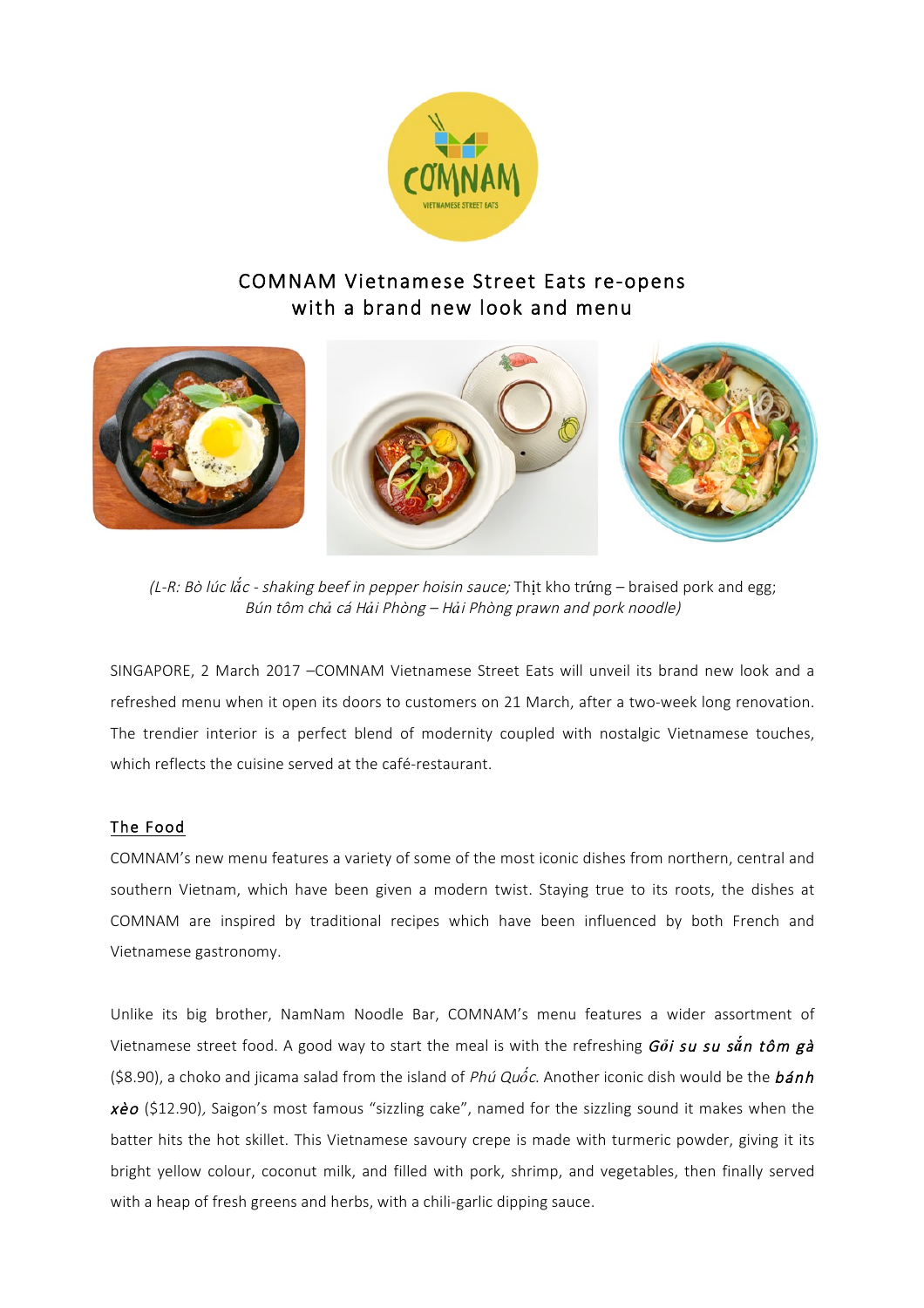Staying true to its name which refers to "southern rice" in Vietnamese, COMNAM's new rice dishes pay tribute to the classic combination of caramel flavours and pork found across Vietnam. A must-try would be Th*ị*t kho tr*ứ*ng (\$9.90), which consists of braised pork and eggs. The pork belly is slowly braised and simmered in caramel sauce till tender, and coconut juice is added to impart a natural sweetness to the dish. C*ơ*m s*ườ*n non rim (\$9.90), continues the tradition of caramelising pork ribs and coconut water resulting in a truly delectable dish. Both dishes are served claypot-style with fragrant white rice, as with the traditional Vietnamese home-style fare.

Vietnamese classic, Bò lúc l**ắ**c (\$13.90), or shaking beef in pepper hoisin sauce, also makes its debut on COMNAM's re-launched menu. Its tongue-in-cheek name is derived from the way the wok is "shaken" to sear the meat. The dish is served with crispy thick cut fries – due to French influences.

As a country where noodles are part of everyday life, COMNAM has brought together a variety of this staple food from different regions.

An old favourite at COMNAM's,  $Bún thang$  (\$10.90), continues to make an appearance in the refreshed menu. **Bún thang,** which means "broth", is borrowed from the Chinese word of the same meaning, pointing to its culinary influence on this northern style Hanoi noodle soup. Also, hailing from the north is another classic noodle dish called Ch*ả* cá Lã V*ọ*ng (\$9.90) – Hanoi fried tilapia fillet with galangal, turmeric, dill on vermicelli; and Bún ch*ả* Hà N*ộ*<sup>i</sup> (\$9.90) – a mouth-watering dish served with grilled marinated pork patty and pork belly on vermicelli, with a side of crispy Mekong prawn roll.

Bún tôm ch*ả* cá H*ả*i Phòng (\$14.50) hails from its namesake, a northern coastal region called Hải Phòng, known for its fresh abundant seafood. The noodles are simmered in a flavourful seafood broth and topped with fresh giant king prawns, prawn cake, and pork leg slices.

Moving down the coast to southern Vietnam, H*ủ* ti*ế*u Nam Vang (\$10.90), or Phnom Penh pork noodle, is borrowed from the Cambodians. Traditionally served as a hearty breakfast for the Vietnamese, it is now available all-day at COMNAM.

#### The Beverages

Wash down your meal with a refreshing beverage from their range of new sparkling beverages and iced teas, which are homemade and served with plenty of fresh ingredients and herbs such as mint, coriander, lemongrass, and kaffir lime leaves. Signature concoctions include Salty red sour plum sparkling (\$5.90), Mango Calpis sparkling (\$5.90), Soursoup-pandan iced tea (\$5.90), and Green lime-Calpis iced tea (\$5.90).